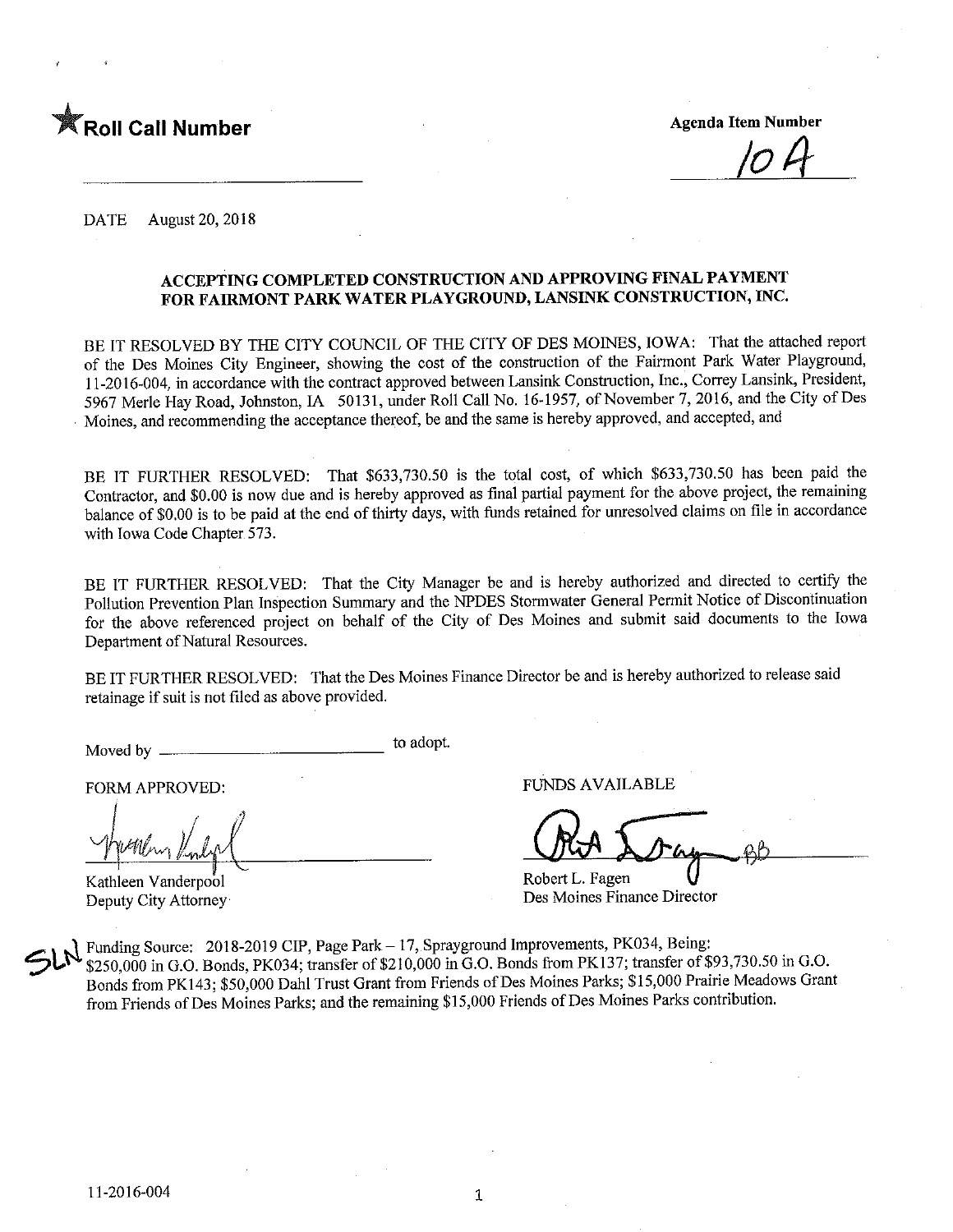

DATE August 20, 2018

| <b>COUNCIL ACTION</b> | YEAS | <b>NAYS</b> | Pass | <b>ABSENT</b>   |
|-----------------------|------|-------------|------|-----------------|
| <b>COWNIE</b>         |      |             |      |                 |
| <b>BOESEN</b>         |      |             |      |                 |
| COLEMAN               |      |             |      |                 |
| <b>GATTO</b>          |      |             |      |                 |
| <b>GRAY</b>           |      |             |      |                 |
| MANDELBAUM            |      |             |      |                 |
| WESTERGAARD           |      |             |      |                 |
| <b>TOTAL</b>          |      |             |      |                 |
| MOTION CARRIED        |      |             |      | <b>APPROVED</b> |

## CERTIFICATE

I, DIANE RAUH/ City Clerk of said City hereby certify that at a meeting of the City Council of said City of Des Moines, held on the above date, among other proceedings the above was adopted.

IN WITNESS WHEREOF, I have hereunto set my hand and affixed my seal the day and year first above written.

**City Clerk** 

Mayor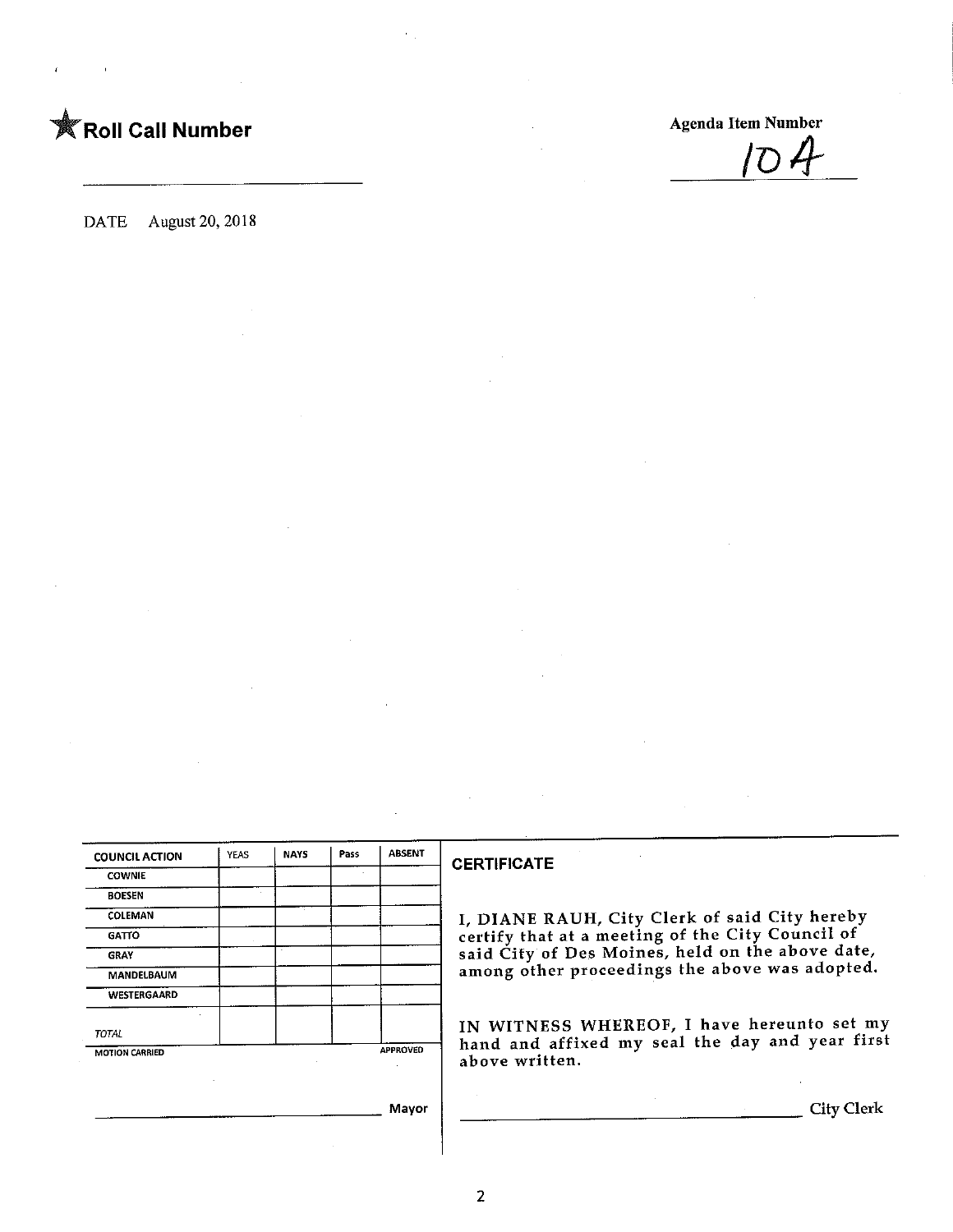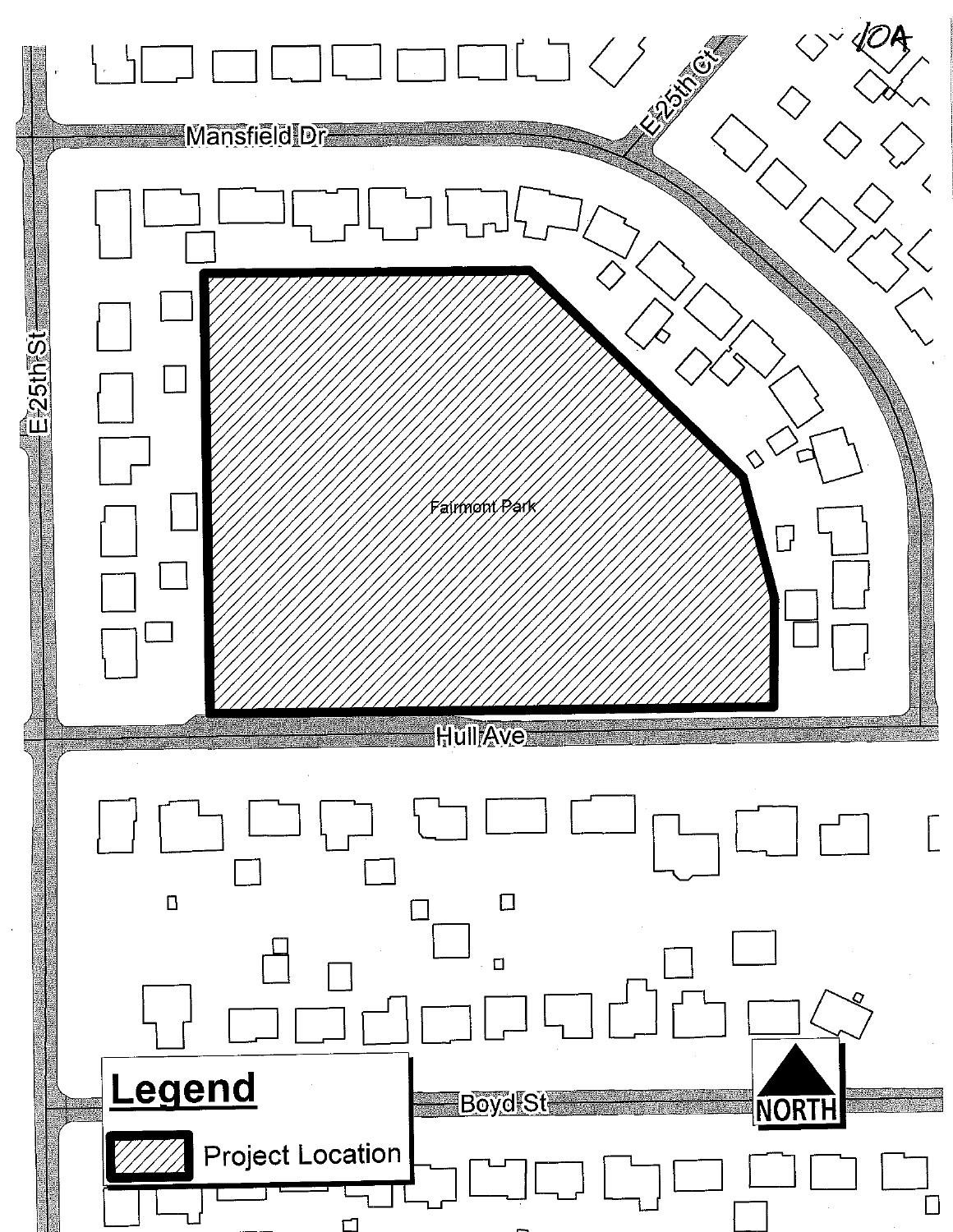## ENGINEERING DEPARTMENT CITY OF DES MOINES, IOWA

 $\label{eq:expansion} \mathbf{e} = \frac{1}{\mathbf{w}_0} \frac{\mathbf{e}}{\mathbf{w}_0} + \mathbf{e}$ 



# PROJECT SUMMARY

## Fairmont Park Water Playground

# Activity ID 11-2016-004

On November 7, 2016, under Roll Call No. 16-1957, the Council awarded the contract for the above improvements to Lansink Construction, Inc., in the amount of \$625,590.70. Tabulated below is a history of project change orders.

| Change<br>Order No. | <b>Initiated By</b> | Description                                                                                                                                                                                                                                                                                                                                                                                                                                                                                                                                                                                                                                                                                                                                                                                                                                                                                                                                                                                                                | Amount       |
|---------------------|---------------------|----------------------------------------------------------------------------------------------------------------------------------------------------------------------------------------------------------------------------------------------------------------------------------------------------------------------------------------------------------------------------------------------------------------------------------------------------------------------------------------------------------------------------------------------------------------------------------------------------------------------------------------------------------------------------------------------------------------------------------------------------------------------------------------------------------------------------------------------------------------------------------------------------------------------------------------------------------------------------------------------------------------------------|--------------|
| 1                   | City                | 9/29/2017<br>Part A items are for unanticipated quantity overruns<br>including 13) 6-inch reinforced sidewalk, 36) tree protection<br>fence, 51) limestone steps, and 52) Michigan Boulders. Part<br>B items include the following 1.01) Add stainless steel hoop<br>spray feature, and 1.02) Deduct Vortex Maestro controller<br>and replace with Smart Flow controller.                                                                                                                                                                                                                                                                                                                                                                                                                                                                                                                                                                                                                                                  | \$14,124.10  |
| $\mathbf{2}$        | City                | 11/8/2017<br>Part A Items adjust contract quantities to as built quantities<br>for the following items: 5) Eng. Fabric, 6) Modified<br>Subbase, 9) Longitudinal Subdrain, 12) 5-inch PCC,<br>Reinforced, 13) 6-inch PCC, Reinforced, 14) Beam Curb,<br>15) 4-inch Sidewalk, 16) 5-inch Sidewalk, 17) 6-inch<br>Sidewalk, 18) Pavement Removal, 19) Type 1<br>Hydro-Seeding, 20) Type 4 Hydro-Seeding, 22) Tree,<br>Serviceberry, 23) Tree, Sycamore, 24) Tree, White Oak, 26)<br>Compost Filter Sock, 27) Remove Compost Filter Sock, 28)<br>Temp Erosion Control Product (RECP), 29) Silt Fence, 30)<br>Silt Fence, Remove Sediment, 31) Remove Silt Fence, 32)<br>Hydro-Mulch, 33) Flow Transiition Mat, 37) Project Sign,<br>38) 4" Water Service, 40) R7-8 Sign, 41) R7-8P Sign, 42)<br>Sign Post, 43) Pavement Markings, 49) Grate Support, 52)<br>Michigan Boulders, A.02) Embedded Ledgestones. Part B<br>Item 2.01, Slide Landing Border, is to install a limestone<br>border at the base of the embankment slide. | \$(4,084.30) |
| 3                   | City                | 5/22/2018<br>Change Order Item 3.01 is a credit for site restoration and<br>materials.                                                                                                                                                                                                                                                                                                                                                                                                                                                                                                                                                                                                                                                                                                                                                                                                                                                                                                                                     | \$(1,900.00) |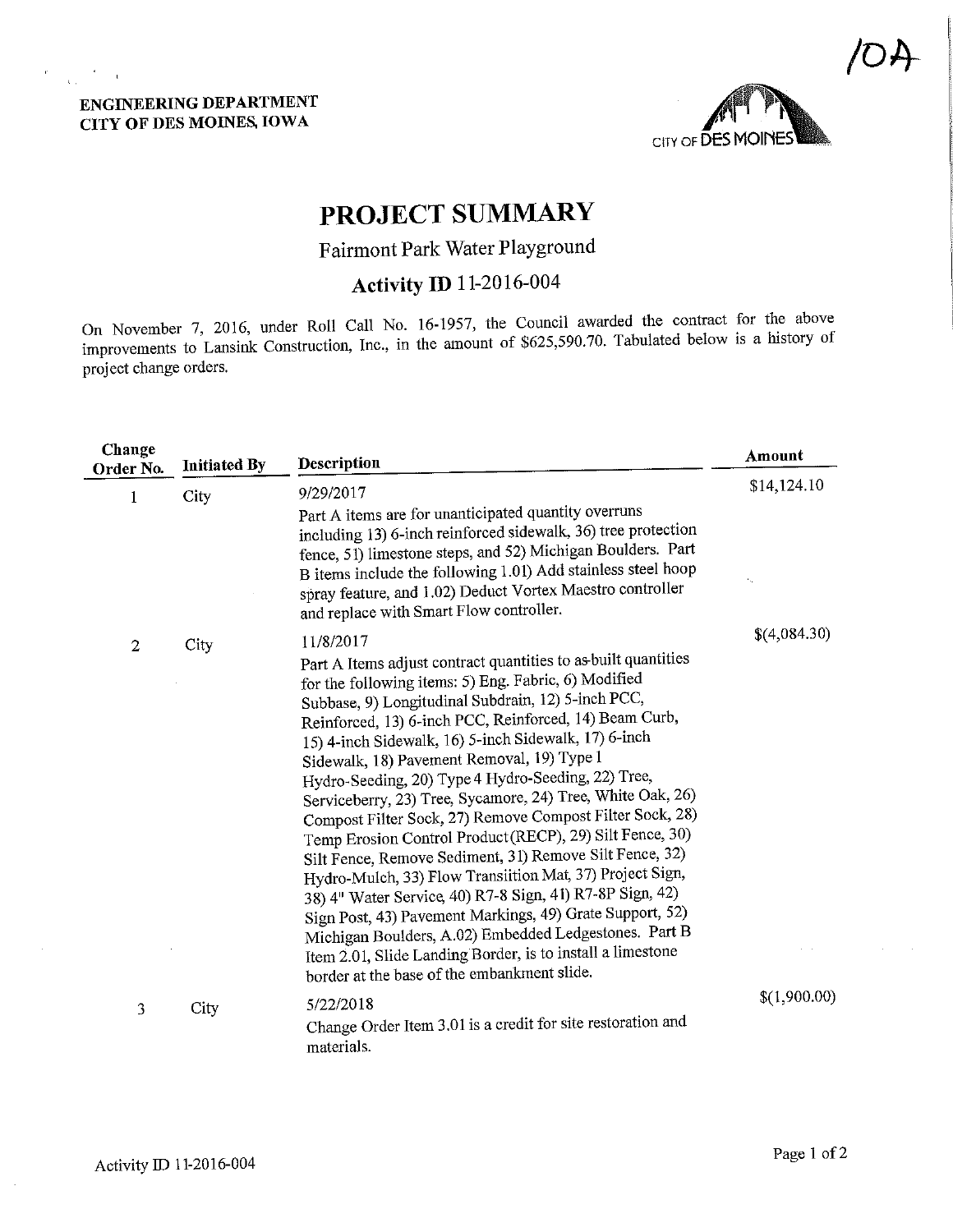August 20, 2018



## CERTIFICATION OF COMPLETION

#### AGENDA HEADING:

Accepting completed construction and approving final payment for the Fairmont Park Water Playground, Lansink Construction, Inc.

#### SYNOPSIS:

Approve the Engineer's Certification of Completion, accept construction of said improvement, and authorize final payment to the contractor.

#### FISCAL IMPACT:

Amount: \$633,730.50 As-Built Contract Cost

Funding Source: 2018-2019 CIP, Page Park - 17, Sprayground Improvements, PK034, Being: \$250,000 in G.O.<br>Bonds, PK034; transfer of \$210,000 in G.O. Bonds from PK137; transfer of \$93,730.50 in G.O. Bonds from PK143; \$50,000 Dahl Trust Grant from Friends of Des Moines Parks; \$15,000 Prairie Meadows Grant from  $R<sub>143</sub>$ ; \$50,000 Dahl Trust Grant from Friends of Des Moines Moines Parks; contribution. Friends of Des Moines Parks; and the remaining  $415,000$  Friends of Des Moines  $\frac{1}{2}$ 

## CERTIFICATION OF COMPLETION:

In November 7, 2016, under Roll Call No. 19-1977, the Council and  $\frac{50131}{20}$  for the construction of the following  $nc_i$ , Correy Lansink, President,  $3967$  Merle Hay Road, Johnston,  $250$  50131 for the following of the following of the following of the following of the following of the following of the following of the following of the improvement:

Falrmont Park Water Playground, 1 1-2016-004

The improvement includes the construction of a new spray ground, playground, shelter, sidewalks, hillside slide, site furnishings, trees and associated improvements including the installation of a water service line, water features, concrete paving, sidewalk, beam curb, drainage piping, earthwork, and restoration; all in accordance with eatures, concrete paving, sidewalk, beam curb, dramings, pipers, earth in Enirmont Park, north of Hull Avenue and contract documents, including Plan File Nos. 576-001/062, located in Fairmont Park, north of  $\frac{1}{2}$ east of E. 25th Street, Des Moines, Iowa

I hereby certify that the construction of said Fairmont Park Water Playground, Activity Interaction of  $\mathbb{R}$  is a primerical and  $\mathbb{R}$ . hereby recommend that the work be completed in substantial compliance with the terms of same commented on  $\Lambda_{\text{HCl}}$  here  $\hat{h}$  and  $\hat{h}$  and  $\hat{h}$  and  $\hat{h}$  and  $\hat{h}$  and  $\hat{h}$  and  $\hat{h}$  and  $\hat{h}$  and  $\hat{h}$  and  $\hat{h}$  and  $\hat{h}$  and accepted. The work commenced on April 11,2017, and was completed on August 6,2018.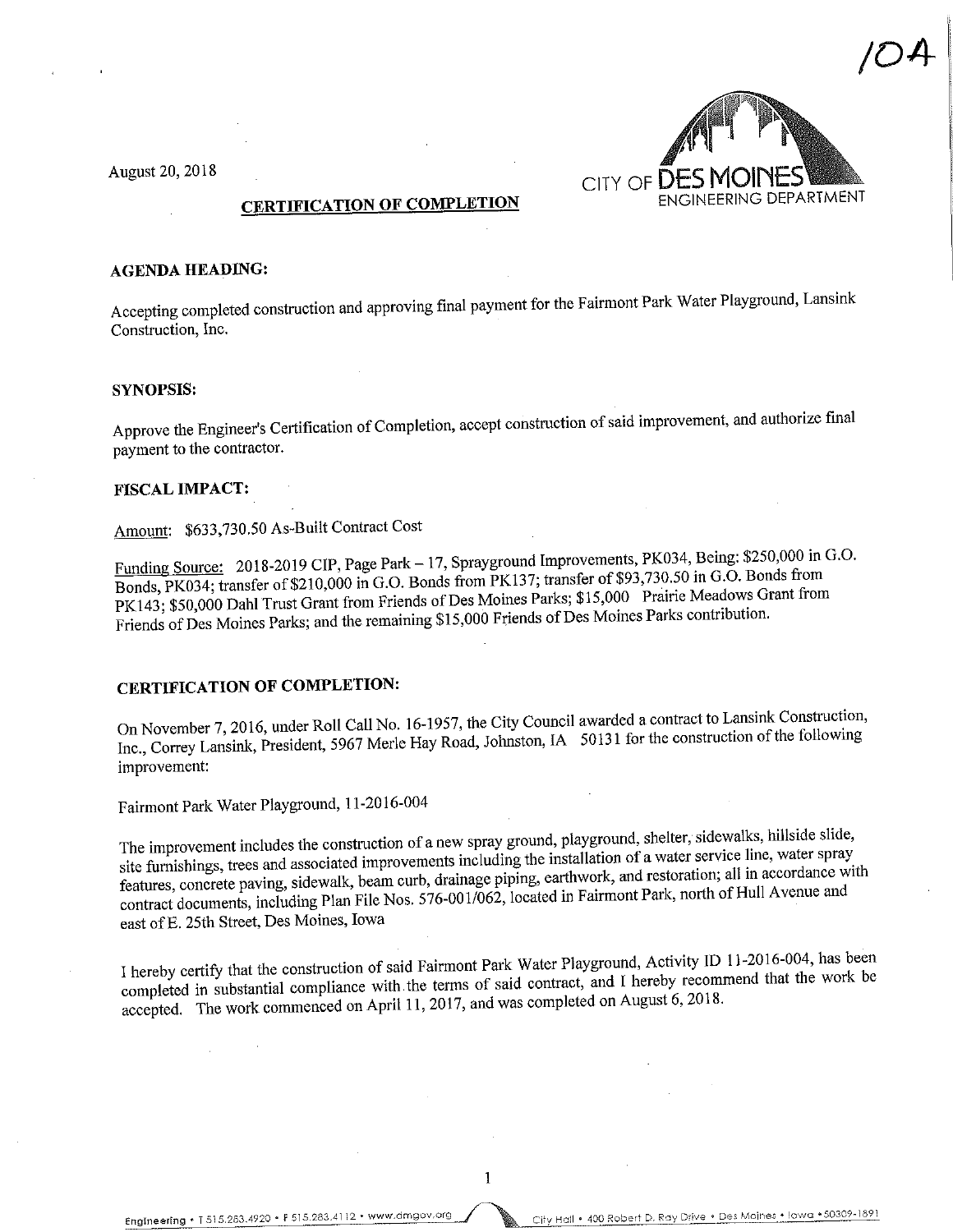I further certify that \$633,730.50 is the total cost of said improvement, of which \$633,730.50 has been paid the Contractor and \$0.00 is now due and is hereby approved as final partial payment for the above project, the remaining balance of \$0.00 is to be paid at the end of thirty days, with funds retained for unresolved claims on file in accordance with Iowa Code Chapter 573. The amount of completed work is shown on the attached Estimate of Construction Completed.

Atever 2 Placer Re

Steven L. Naber, P.E. Des Moines City Engineer

 $\overline{c}$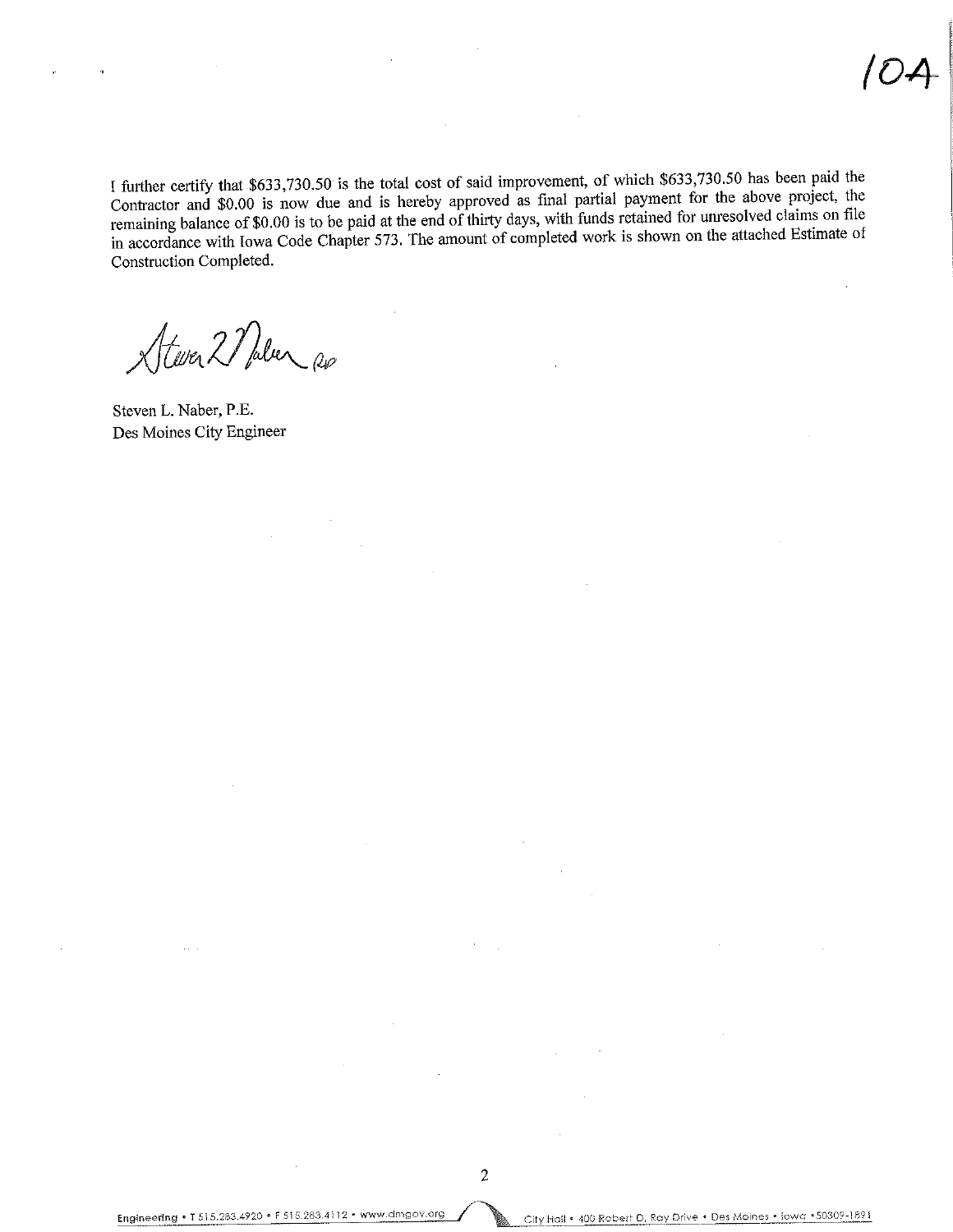#### ENGINEERJNG DEPAR TMENTCITY OF DES MOINES, 10 WA



#### FINAL QUANTITIES OF CONSTRUCTION COMPLETEDFROM 12/26/2017 TO 05/3I/20ISFINAL PAYMENT (PARTIAL PAYMENT NO. 10)

## PROJECT: FAIRMONT PARK WATER PLAYGROUNDCONTRACTOR: LANSINK CONSTRUCTION, INC.

|          |                                                                      |             | <b>UNITS</b>     |                   |             |            |              |
|----------|----------------------------------------------------------------------|-------------|------------------|-------------------|-------------|------------|--------------|
|          |                                                                      |             |                  |                   | CONSTRUCTED |            |              |
| LINE NO. | DESCRIPTION                                                          | <b>UNIT</b> | <b>ESTIMATED</b> | <b>AUTHORIZED</b> | TO DATE     | UNIT PRICE | TOTAL AMOUNT |
|          | ITRAFFIC/PEDESTRIAN CONTROL & WORK ZONE FENCING                      | LS          | 1.000            | 1.000             | 1.000       | \$8,250.00 | \$8,250.00   |
| 2        | ON-SITE TOPSOIL                                                      | <b>CY</b>   | 235.000          | 235.000           | 235.000     | \$58.50    | \$13,747.50  |
| 3        | OFF-SITE TOPSOIL                                                     | CY          | 235.000          | 235.000           | 235,000     | \$64.00    | \$15,040.00  |
| 4        | CLASS 10 EXCAVATION + WASTE                                          | <b>CY</b>   | 1,625.000        | 1,625.000         | 1,625.000   | \$21.00    | \$34,125.00  |
| 5        | SUBGRADE TREATMENT, ENGINEERING FABRIC                               | SY          | 65.000           | 0.000             | 0.000       | \$26.00    | \$0.00       |
| 6        | MODIFIED SUBBASE                                                     | TON         | 134.000          | 115.600           | 115.600     | \$33.00    | \$3,814.80   |
| 7        | STORM SEWER PIPE, PVC, 4 IN DIA, TRENCHED                            | $\rm LF$    | 38.000           | 38.000            | 38.000      | \$37.00    | \$1,406.00   |
| 8        | STORM SEWER PIPE, PVC, 12 IN DIA, TRENCHED                           | LF          | 46.000           | 46.000            | 46.000      | \$71.00    | \$3,266.00   |
| 9        | LONGITUDINAL SUBDRAIN, 6 IN DIA                                      | LF          | 293.000          | 316.000           | 316.000     | \$28.00    | \$8,848.00   |
| 10       | 24" CIRCULAR AREA INTAKE, SW-512                                     | <b>EACH</b> | 2.000            | 2.000             | 2.000       | \$1,800.00 | \$3,600.00   |
| 11       | CONNECTION TO EXISTING MANHOLE                                       | <b>EACH</b> | 1.000            | 1.000             | 1.000       | \$1,750.00 | \$1,750.00   |
| 12       | 5 IN PCC PAVEMENT, REINFORCED                                        | SY          | 176.000          | 165.300           | 165.300     | \$120.00   | \$19,836.00  |
| 13       | 6 IN PCC PAVEMENT, REINFORCED                                        | <b>SY</b>   | 29.000           | 37.900            | 37.900      | \$230.00   | \$8,717.00   |
| 14       | BEAM CURB                                                            | LF          | 100.000          | 92,000            | 92.000      | \$55.00    | \$5,060.00   |
| 15       | 4 IN. PCC SIDEWALK                                                   | SY          | 493.000          | 510.000           | 510.000     | \$50.00    | \$25,500.00  |
| 16       | 5 IN. PCC SIDEWALK                                                   | SY          | 217.000          | 235.700           | 235.700     | \$55.00    | \$12,963.50  |
| 17       | 6 IN. PCC SIDEWALK                                                   | SY          | 137 000          | 154.300           | 154.300     | \$65.00    | \$10,029.50  |
| 18       | IREMOVAL OF PAVEMENT                                                 | ${\rm SY}$  | 73.000           | 98.700            | 98.700      | \$33.00    | \$3,257.10   |
| 19       | SEEDING, FERTILIZING AND MULCHING FOR HYDRAULIC SEEDING, TYPE 1 SEED | ACRE        | 0.800            | 1.100             | 1.100       | \$5,500.00 | \$6,050.00   |
| 20       | SEEDING, FERTILIZING AND MULCHING FOR HYDRAULIC SEEDING, TYPE 4 SEED | <b>ACRE</b> | 0.300            | 0.400             | 0.400       | \$4,000.00 | \$1,600.00   |
| 21       | SEEDING AND FERTILIZING, CONVENTIONAL, TYPE 4 SEED                   | <b>SQ</b>   | 26,000           | 26.000            | 26,000      | \$10.00    | \$260.00     |
| 22       | LANDSCAPE PLANT - TREE, SERVICEBERRY, 1.5 IN., B&B, WARRANTY         | <b>EACH</b> | 5.000            | 0.000             | 0.000       | \$300.00   | \$0.00       |
| 23       | LANDSCAPE PLANT - TREE, SYCAMORE, 2 IN., B&B, WARRANTY               | <b>EACH</b> | 3.000            | 0.000             | 0.000       | \$400.00   | \$0.00       |
| 24       | LANDSCAPE PLANT - TREE, SWAMP WHITE OAK, 2 IN., B&B, WARRANTY        | <b>EACH</b> | 2.000            | 0.000             | 0.000       | \$425.00   | \$0.00       |
| 25       | STORMWATER POLLUTION PREVENTION PLAN (SWPPP)                         | LS          | 1.000            | 1.000             | 1 000       | \$4,000.00 | \$4,000.00   |
| 26       | COMPOST FILTER SOCK, 8 IN.                                           | LF          | 1,900.000        | 1,265.000         | 1,265.000   | \$1.50     | \$1,897.50   |
| 27       | IREMOVE COMPOST FILTER SOCK                                          | LF          | 1,900,000        | 1,265,000         | 1,265,000   | \$0.50     | \$632.50     |
| 28       | TEMPORARY ROLLED EROSION CONTROL PRODUCT (RECP)                      | SY          | 290.000          | 1,647.400         | 1,647.400   | \$5.00     | \$8,237.00   |
| 29       | SILT FENCE DITCH CHECK.                                              | LF          | 150.000          | 144.000           | 144.000     | \$4.00     | \$576.00     |
| 30       | SILT FENCE DITCH CHECK, REMOVAL OF SEDIMENT                          | LF          | 150.000          | 144.000           | 144.000     | \$1.00     | \$144.00     |
| 31       | SILT FENCE DITCH CHECK, REMOVAL OF DEVICE                            | LF          | 150.000          | 144.000           | 144.000     | \$1.00     | \$144.00     |
| 32       | EROSION CONTROL MULCHING, HYDROMULCH                                 | ACRE        | 2.000            | 0.000             | 0.000       | \$1,750.00 | \$0.00       |
| 33       | <b>IFLOW TRANSITION MAT</b>                                          | SF          | 200.000          | 0.000             | 0.000       | \$30.00    | \$0.00       |

Activity ID: 11-2016-004Date: 05/31/2018

Page 1 of 3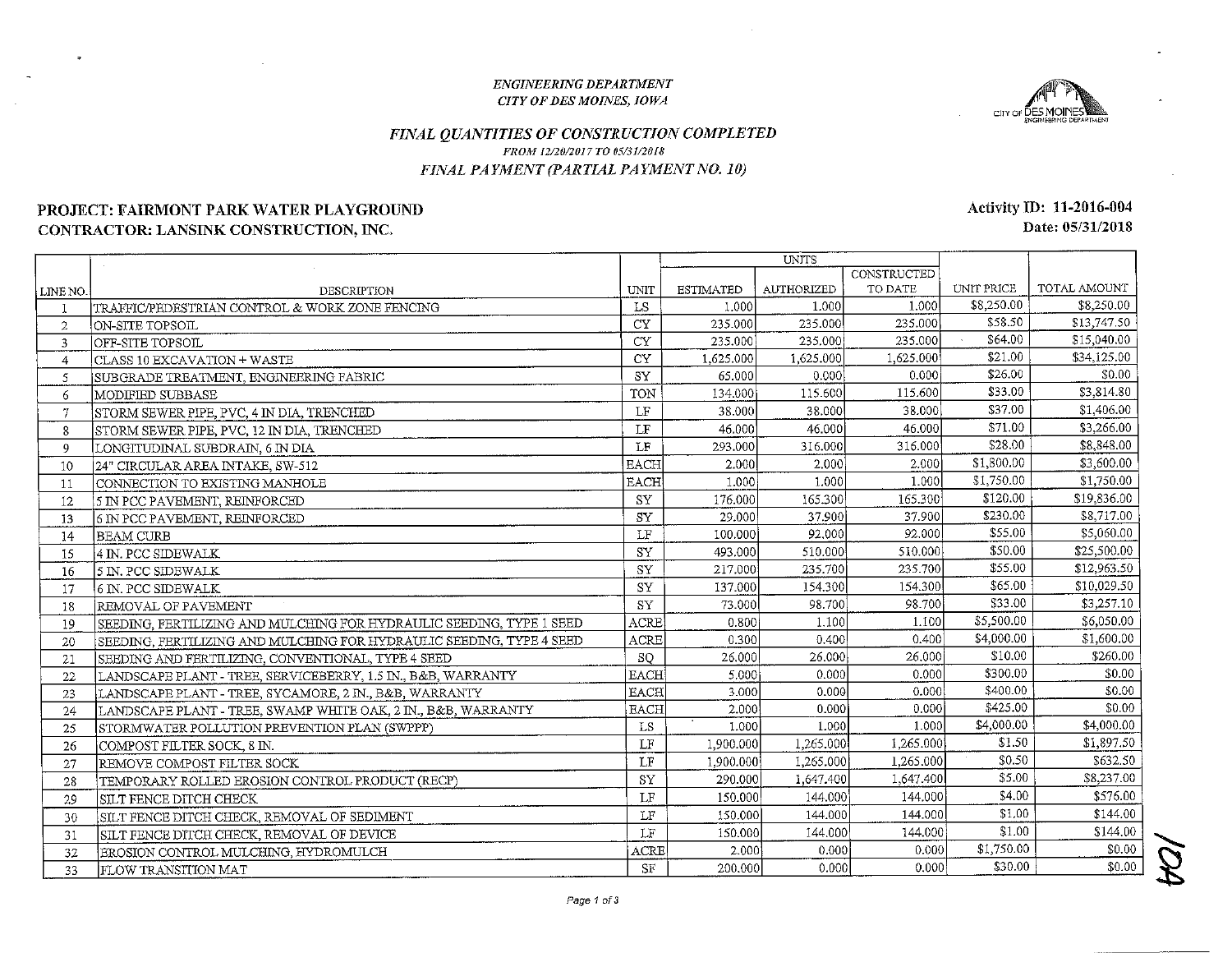|          |                                              |                        |                  | <b>UNITS</b>      |             |                |               |
|----------|----------------------------------------------|------------------------|------------------|-------------------|-------------|----------------|---------------|
|          |                                              |                        |                  |                   | CONSTRUCTED |                |               |
| LINE NO. | DESCRIPTION                                  | UNIT                   | <b>ESTIMATED</b> | <b>AUTHORIZED</b> | TO DATE     | UNIT PRICE     | TOTAL AMOUNT  |
| 34       | MOBILIZATION                                 | LS                     | 1.000            | 1.000             | 1.000       | \$156,500.00   | \$156,500.00  |
| 35       | CONCRETE WASHOUT                             | $\mathbb{L}\mathbb{S}$ | 1.000            | 1.000             | 1.000       | \$2,500.00     | \$2,500.00    |
| 36       | TREE PROTECTION FENCE                        | $\mathbf{L}\mathbf{F}$ | 500.000          | 857.000           | 857.000     | \$3.50         | \$2,999.50    |
| 37       | PROJECT SIGN - LARGE STANDARD                | <b>EACH</b>            | 1.000            | 0.000             | 0.000       | \$1,250.00     | \$0.00        |
| 38       | 4" WATER SERVICE                             | $\operatorname{LF}$    | 120,000          | 111.000           | 111.000     | \$41.00        | \$4,551.00    |
| 39       | <b>WATER SERVICE PLUMBING</b>                | LS                     | 1,000            | 1.000             | 1.000       | \$22,600.00    | \$22,600.00   |
| 40       | TYPE 'A' SIGN, R7-8, SHEET ALUMINUM, 12 X 18 | <b>EACH</b>            | 1.000            | 2.000             | 2.000       | \$45.00        | \$90.00       |
| 41       | TYPE 'A' SIGN, R7-8P, SHEET ALUMINUM, 12 X 6 | <b>EACH</b>            | 1.000            | 2.000             | 2.000       | \$25.00        | \$50.00       |
| 42       | SIGN POST, PERFORATED SQUARE STEEL TUBE      | LF                     | 8.200            | 18.000            | 18.000      | \$26.00        | \$468.00      |
| 43       | PAINTED PAVEMENT MARKING, WATERBORNE, YELLOW | <b>STA</b>             | 0.600            | 0.700             | 0.700       | \$300.00       | \$210.00      |
| 44       | <b>BACKFLOW PREVENTER</b>                    | LS                     | 1.000            | 1.000             | 1.000       | \$12,000.00    | \$12,000.00   |
| 45       | SPLASH PAD EQUIPMENT                         | LS                     | 1.000            | 1.000             | 1.000       | \$37,080.00    | \$37,080.00   |
| 46       | UNDERGROUND FEED LINES                       | LS                     | 1.000            | 1.000             | 1.000       | \$12,000.00    | \$12,000.00   |
| 47       | <b>SHELTER</b>                               | LS                     | 1.000            | 1.000             | 1.000       | \$19,100.00    | \$19,100.00   |
| 48       | <b>GRATE</b>                                 | $\rm SF$               | 64.000           | 64.000            | 64.000      | \$220.00       | \$14,080.00   |
| 49       | <b>GRATE SUPPORT</b>                         | <b>EACH</b>            | 6.000            | 9.000             | 9.000       | \$450.00       | \$4,050.00    |
| 50       | <b>SLIDE</b>                                 | ${\tt LS}$             | 1.000            | 1.000             | 1.000       | \$62,660.00    | \$62,660.00   |
| 51       | LIMESTONE STEPS                              | <b>EACH</b>            | 47.000           | 68,000            | 68.000      | \$336.00       | \$22,848.00   |
| 52       | MICHIGAN BOULDERS                            | <b>EACH</b>            | 35.000           | 66.000            | 66.000      | \$240.00       | \$15,840.00   |
| 53       | PLAYHOUSE                                    | LS                     | 1.000            | 1.000             | 1.000       | \$12,884.00    | \$12,884.00   |
| 54       | ISEE SAW                                     | LS                     | 1.000            | 1.000             | 1.000       | \$2,260.00     | \$2,260.00    |
| 55       | SPINNING SEAT                                | LS                     | 1.000            | 1.000             | 1.000       | \$858.00       | \$858.00      |
| 56       | lswing                                       | LS                     | 1.000            | 1.000             | 1.000       | \$2,030.00     | \$2,030.00    |
| 57       | TRAIN                                        | LS                     | 1.000            | 1.000             | 1.000       | \$7,805.00     | \$7,805.00    |
| 58       | ACCESSIBLE GRILL                             | <b>EACH</b>            | 1.000            | 1.000             | 1.000       | \$162.00       | \$162.00      |
| 59       | ACCESSIBLE PICNIC TABLE                      | <b>EACH</b>            | 3.000            | 3.000             | 3.000       | \$454.00       | \$1,362.00    |
| 60       | VIEW FINDER                                  | LS                     | 1.000            | 1.000             | 1.000       | \$2,645.00     | \$2,645.00    |
| 61       | <b>BENCH</b>                                 | <b>EACH</b>            | 5.000            | 5.000             | 5.000       | \$955.00       | \$4,775.00    |
| 62       | BIKE LOOP                                    | <b>EACH</b>            | 2.000            | 2.000             | 2.000       | \$130.00       | \$260.00      |
| A.01     | <b>ENGINEERED WOOD FIBER</b>                 | <b>CY</b>              | 65.000           | 65.000            | 65.000      | \$77.00        | \$5,005.00    |
| A.02     | EMBEDDED LEDGESTONES                         | <b>EACH</b>            | 20.000           | 21.000            | 21.000      | \$300,00       | \$6,300.00    |
| 1.01     | ADD STAINLESS STEEL HOOP                     | LS                     | 0.000            | 1.000             | 1.000       | \$440.60       | \$440.60      |
| 1.02     | DEDUCT VORTEX MAESTRO CONTROL                | LS                     | 0.000            | 1.000             | 1.000       | $(\$4,129.00)$ | ( \$4,129.00) |
| 2.01     | SLIDE LANDING BORDER                         | LF                     | 0.000            | 17.000            | 17.000      | \$35.00        | \$595.00      |
| 3.01     | CREDIT FOR SITE RESTORATION                  | LS                     | 0.000            | 1.000             | 1.000       | (\$1,900.00)   | (\$1,900.00)  |

 $\ddot{\phantom{a}}$ 

is.

 $\sim$